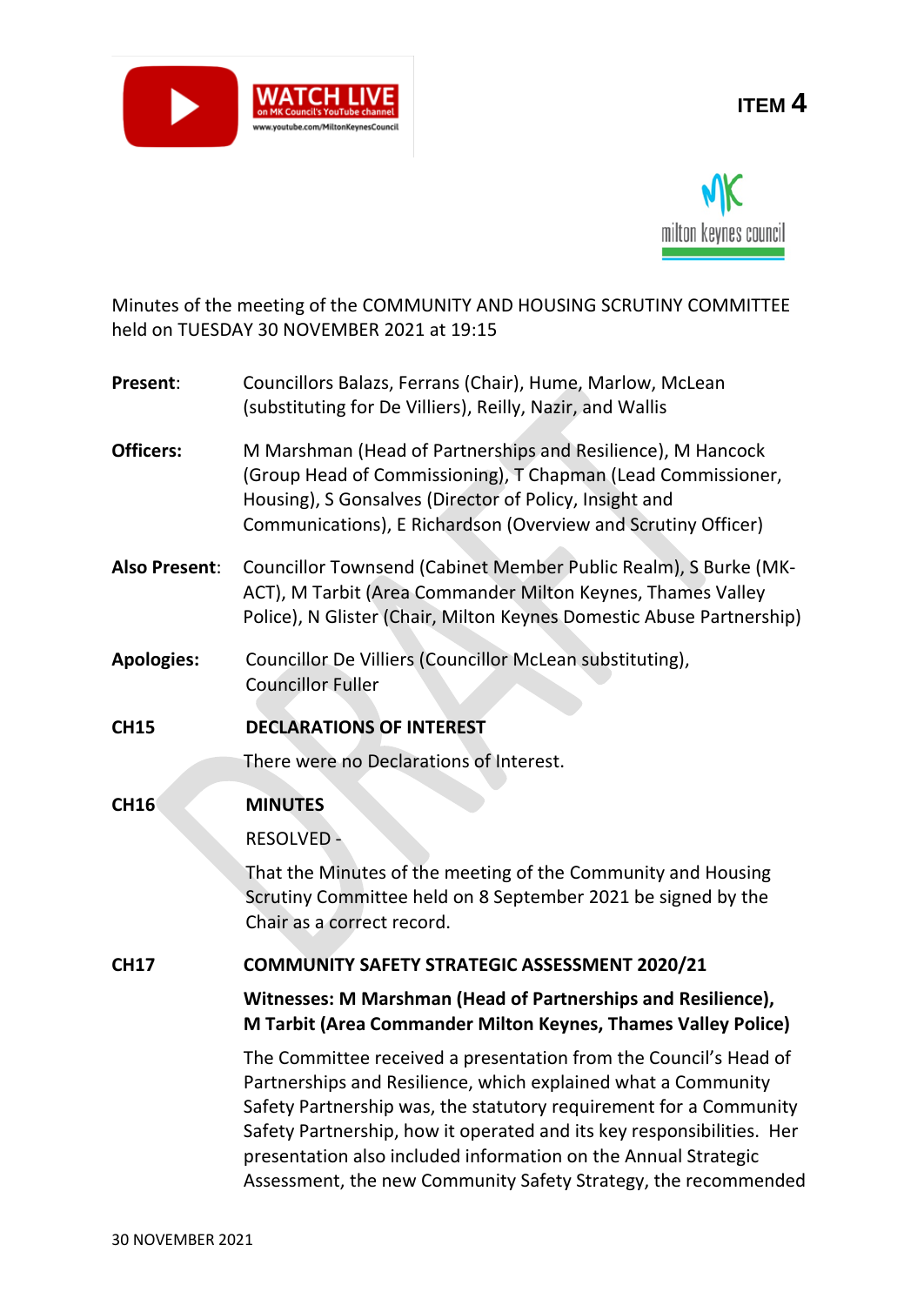priorities, areas for further work, work in progress, the next steps to develop the new strategy and public and stakeholder consultation.

In answer to questions on the presentation the Committee noted that:

- a) There was no set number of priorities for the Community Safety Strategy, but any priorities listed needed to be achievable. Even if an area of concern was not listed as a priority, it did not mean that work wasn't being done;
- b) Modern day slavery was a tricky subject due to limited information and evidence; further work on this would include a scoping exercise to understand the issues and then develop an action plan. This work would not be complete by the time the new strategy was published, but it would be reported through the Community Safety Risk Board and the MK Together structure;
- c) In relation to modern slavery there was cross-cutting with serious violence, risks to vulnerable children getting involved in county drug lines, as well as sexual exploitation;
- d) Milton Keynes Council had committed significant funding (£100k in 2019/20 and £250k in 2020/21) to support a range of activities engaging with young people who might otherwise be at risk of becoming involved in harmful or criminal activities. The various schemes set up as part of this initiative were expected to report on their outcomes so that SaferMK and the Council could work out what the benefit was to the local community in return for the investment;
- e) A pro-choices programme had been delivered in schools by the Milton Keynes Safety Centre (Hazard Alley) to help young people make good decisions;
- f) As drug and alcohol misuse was at the root of a lot of crime in Milton Keynes, this would be included as a cross-cutting theme in the strategy, rather than being a separate priority.

#### RESOLVED –

- 1. That the Council's Head of Partnerships and Resilience be thanked for her presentation on the work done to turn the Community Safety Strategic Assessment into a Community Safety Strategy.
- 2. That the Thames Valley Police Area Commander for Milton Keynes also be thanked for his contribution to the Committee's scrutiny of this item.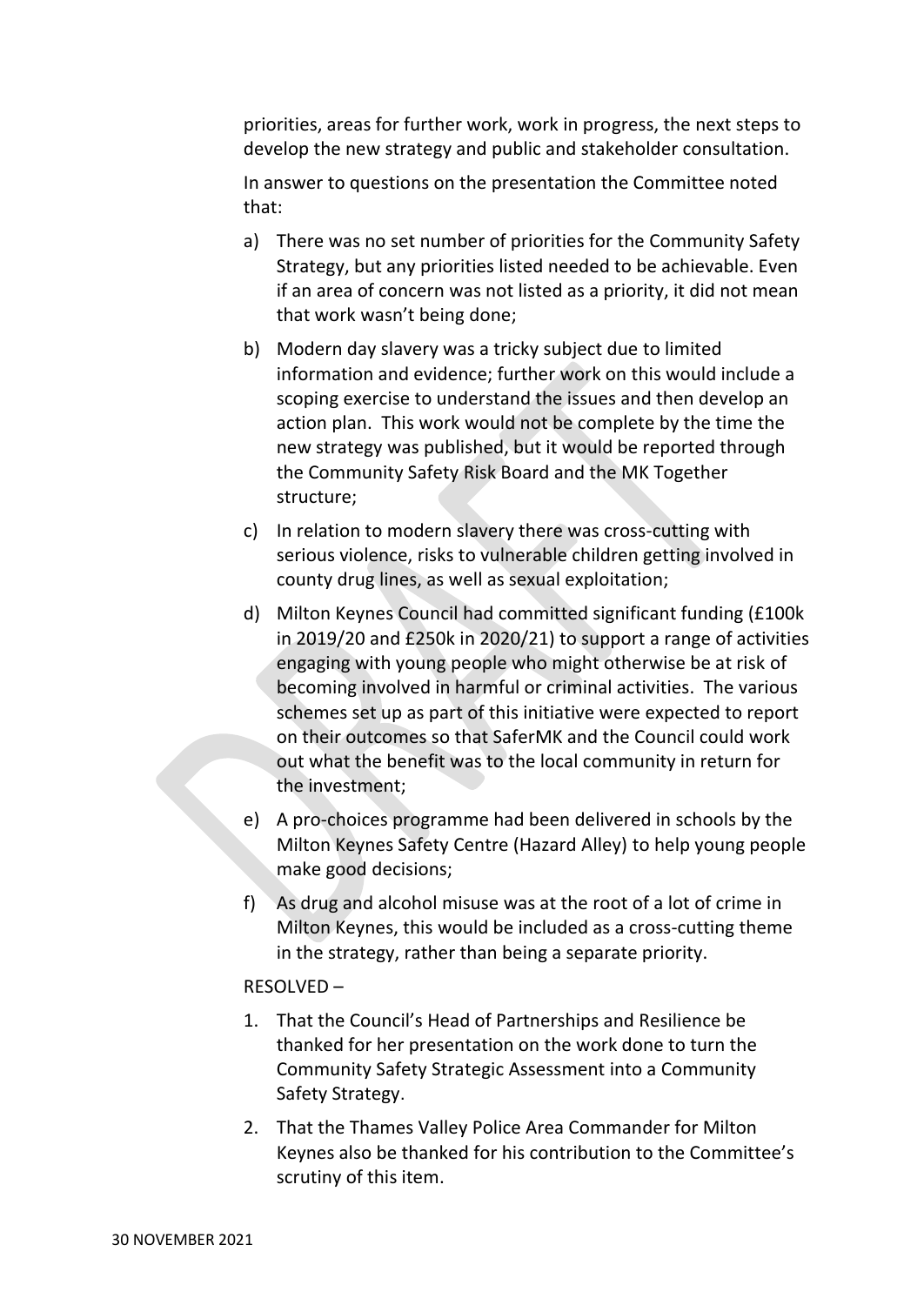3. That the Committee endorses the priorities set out in the Community Safety Strategic Assessment 2020/21 and the work being carried out to develop these into the Community Safety Strategy 2022-28.

## **CH18 SERIOUS VIOLENCE REDUCTION STRATEGY 2021-2024 Witness: M Tarbit (Local Police Area Commander - Milton Keynes, Thames Valley Police)**

The Committee received a short presentation from Superintendent Tarbit highlighting the key points of the Serious Violence Reduction Strategy, which included governance, shared information and intelligence, early intervention and prevention, drugs and county lines, community engagement and support, law enforcement.

The Committee then discussed the points raised in the presentation with Superintendent Tarbit, noting that:

- a) Recent research indicated that 5% of geographic locations accounted for 50% all crime. Targeting areas that had long-term associations with violent crime should have a more positive impact in reducing crime;
- b) A lot of work was being done to investigate and disrupt the activities of drug lines and understand how they operated. Significant absence from school by young people was often an indication of a range of vulnerabilities and crime issues involving young people. Work was being done in schools in Milton Keynes by the Schools Liaison Officers to alert students to the dangers and warning signs of involvement by others;
- c) Thames Valley Police had the lowest levels of serious violent crime, including knife crime, of all 43 police forces in the country, with an 18% reduction in serious violence in Milton Keynes during the past year;
- d) Work was being done within the night-time economy in Milton Keynes to identify predatory males who might be looking to take advantage of vulnerable women. The police worked with local authority licencing officers to make sure that venues had rigorous plans in place to keep their patrons safe;
- e) From April 2022 the Council would be providing more training for taxi and private hire drivers to help them recognise signs of child abuse, domestic abuse, human trafficking, modern slavery, exploitation of children and extremism and help them to report any suspicions they may have;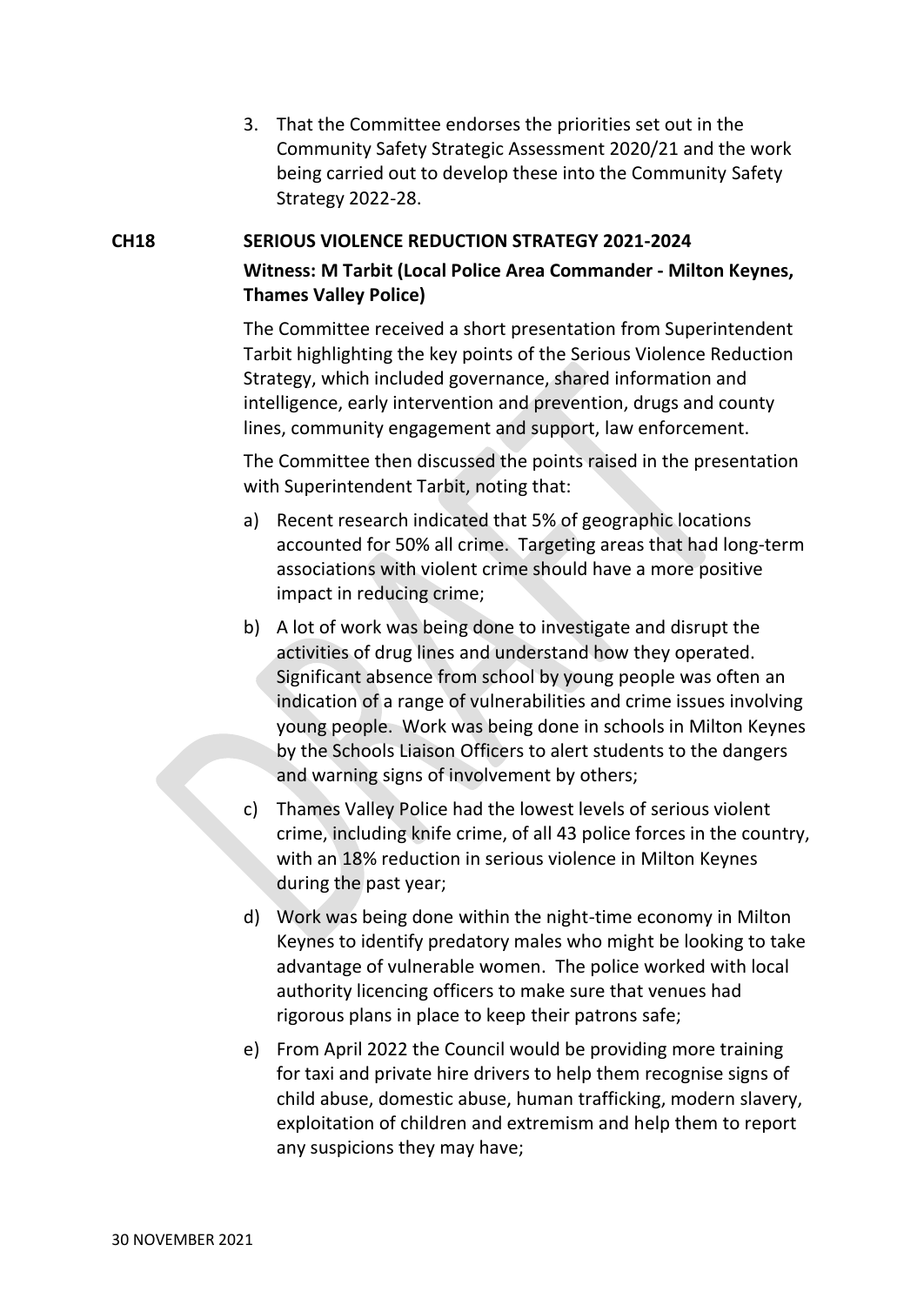- f) Locally, most incidences of violence were committed by under-25s. The level of violence started to tail off as people grew up and settled down with responsibilities such as jobs and families;
- g) The development of the strategy had been a collaborative piece of work between a number of agencies and the third sector. The aim was to maximise resources by prioritising which areas of crime on which to focus, and calling on support, skills and expertise from across the Thames Valley force, not just Milton Keynes, when needed;
- h) As part of the government's increase in the number of police officers, 35 new response officers were being deployed in Milton Keynes, although this probably only restored local policing to the level it had been 10 years ago;
- i) Once the evidence from the work being done to target crime hotspots, which was being used as a randomised control trial was available, Superintendent Tarbit would be happy to share it with the Committee.

#### RESOLVED –

- 1. That the Thames Valley Police Area Commander for Milton Keynes be thanked for his presentation and contribution to the Committee's scrutiny of this item.
- 2. That the Committee welcomes the MK Together Management Board's plans to reduce the level of serious, violent crime in Milton Keynes as set out in the Serious Violence Reduction Strategy 2021-24.
- 3. That the Committee notes that the Police were focussing their efforts on "hotspots" of serious violent crime, but questions the effectiveness of this approach, given that only a small proportion of the violent crime in Milton Keynes happened in those hotspots and therefore asks for benchmarking or analysis of the results from the hotspots compared to the results from other areas of Milton Keynes to be carried out.

#### **CH19 DOMESTIC ABUSE STRATEGY 2020-25**

## **Witnesses: N Glister (Chair of the Milton Keynes Domestic Abuse Partnership), M Hancock (Group Head of Commissioning), S Burke (MK-ACT)**

The Committee received an introductory presentation from the Chair of the Milton Keynes Domestic Abuse Partnership. He explained that he had been in post as Chair for just over year, and that work on the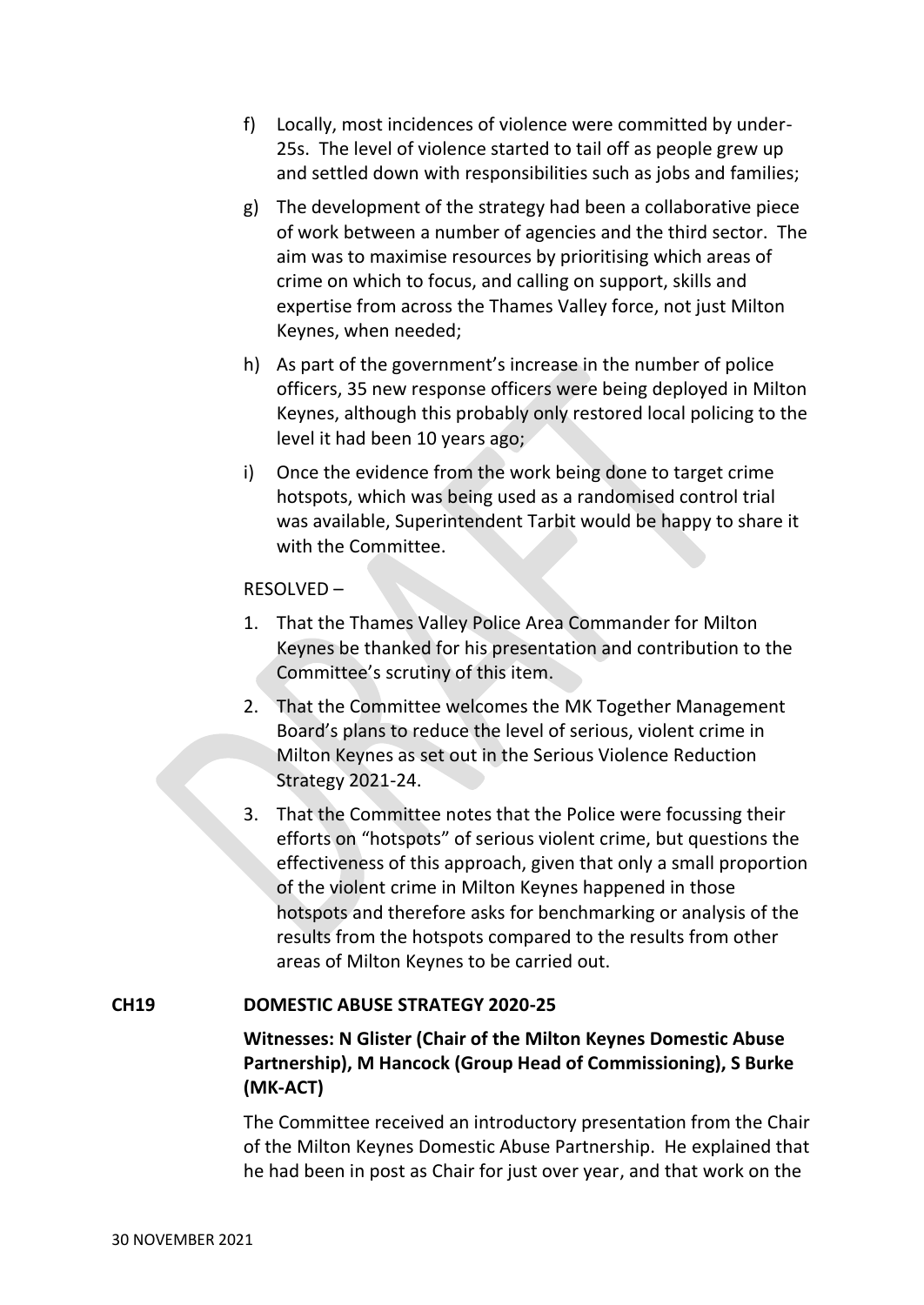strategy had been well advanced when he took over. He said that he had been very impressed with the high level of input, commitment, and co-operation of all those involved in developing the strategy.

He went on to highlight the four main priorities of the strategy, ie, raising expectations, inclusive access, empowering victims and making perpetrators accountable, the interventions that would be needed to achieve these and the expected outcomes for each priority. The strategy's vision was to ensure that Milton Keynes was a place where domestic abuse was not tolerated and where everyone could expect to have healthy and fulfilling relationships. He added that an action plan had been developed to prioritise the work which would be driven by the operational group on the Domestic Abuse Partnership and a co-ordinator had been appointed to lead the work.

The Committee then heard from the Council's Group Head of Commissioning who advised the Committee of some of the additional initiatives around domestic abuse prevention the Council had been able to put in place due to the extra government funding it had received in relation to the Domestic Abuse Act. A lot of work had been done recently on raising awareness of domestic abuse issues generally and particularly those related to the pandemic. Work was also being done to review the available digital information on domestic abuse and how this could be improved.

In response to questions the Committee noted that:

- a) One of the limiting factors in bringing successful prosecutions for domestic abuse was whether the victim was willing to support a prosecution. Victims were generally reluctant to report incidents and often later withdrew the allegations. One the strands of the partnership's work was to build victim confidence by putting them in an environment where they did not feeling under threat;
- b) MK-Act offered a 'Fresh Start' service which included a community-based programme to help perpetrators recognise and accept responsibility for their role in the abuse. The programme included either group programmes or 1-2-1 sessions and was separate from anything perpetrators might be involved in through the criminal justice system. Participants needed to be self-motivated in order to participate successfully. The programme also provided support for partners / ex-partners to make them feel safer;
- c) The Council was looking at best practice across the country in order to understand what worked and what didn't to change the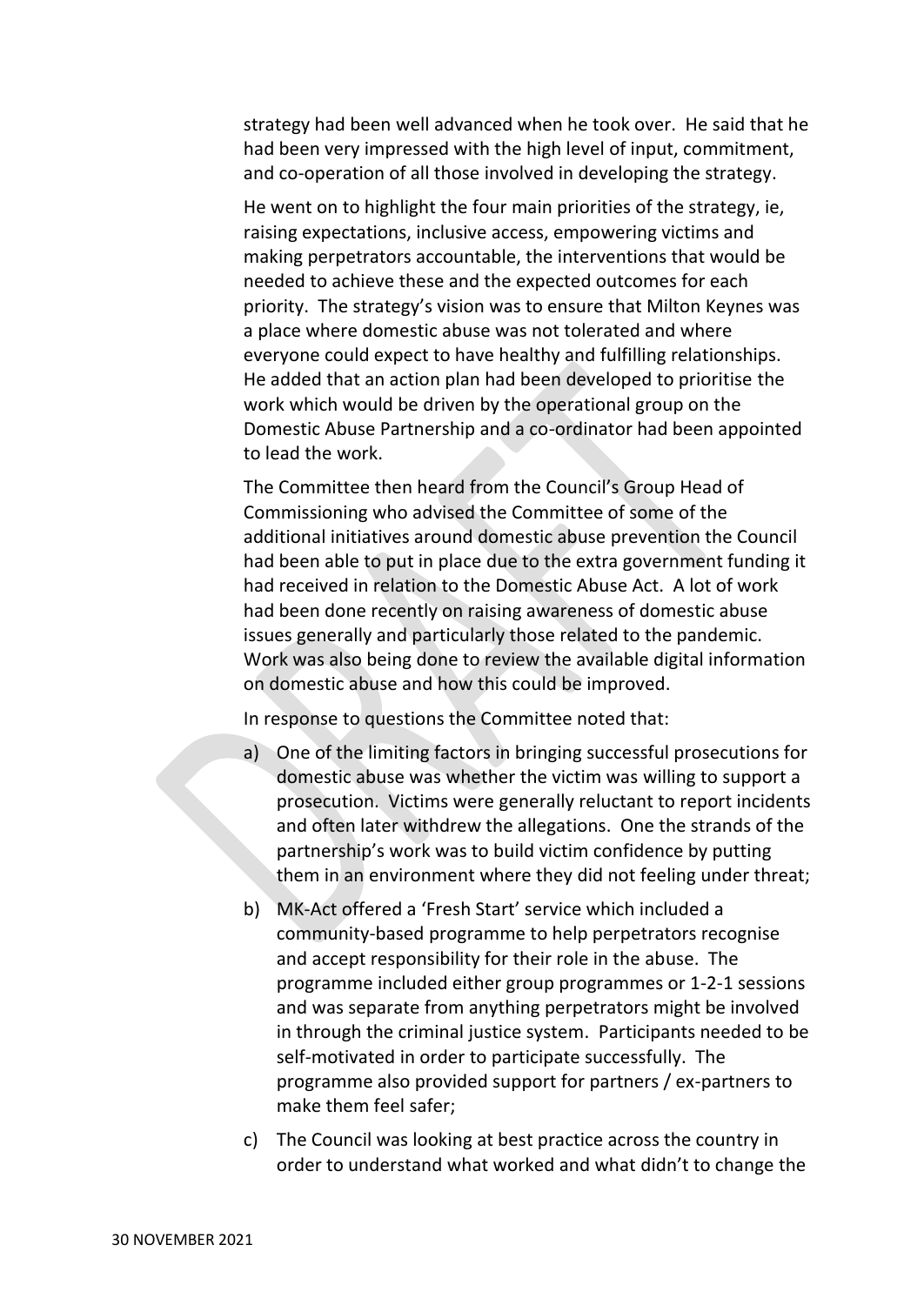behavioural patterns of perpetrators and their victims and had commissioned a review of existing programmes;

- d) Work was being done in partnership with Milton Keynes College and Thames Valley Police to help hairdressers to recognise signs of domestic abuse from conversations with their clients and provide guidance on how to deal with it. The professional helpline provided by MK-Act wasn't just for victims to report abuse, it also provided guidance to anyone who reported suspicions that a family member, friend, colleague, client etc might be being subjected to domestic abuse;
- e) The Council was starting work to improve both the information available on its website to assist victims of domestic abuse access the right help and support and make it easier to find. There was also a need to make sure that this information was consistent across all the members of the partnership and any other agencies involved in providing support for the victims of domestic abuse;
- f) The level of engagement with domestic abuse support services by the different communities within Milton Keynes was variable. Victims, particularly from the BAME community often faced additional barriers and vulnerabilities, including "honour" elements to the abuse, family pressures, or multiple perpetrators. MK-ACT encouraged self-referrals from all groups and tried to ensure that their staff reflected local communities to encourage access by harder to reach groups;
- g) MK-ACT did record the length of time abuse was being carried out before a victim sought help. Its database was linked to the national Women's Aid database, which collected and anonymised data to show national trends. The figures for Milton Keynes were fairly average compared to the rest of country, being neither much higher nor much lower than elsewhere.

Finally, the Committee heard from Councillor Townsend, Cabinet Member for Public Realm, who praised the work of everyone involved in the various aspects of local community safety that the Committee had been scrutinising. She added that the new coordinator appointed by the Council to oversee the strategy had hit the ground running and that there was a lot of work being done to improve local community safety, although there was always more to do.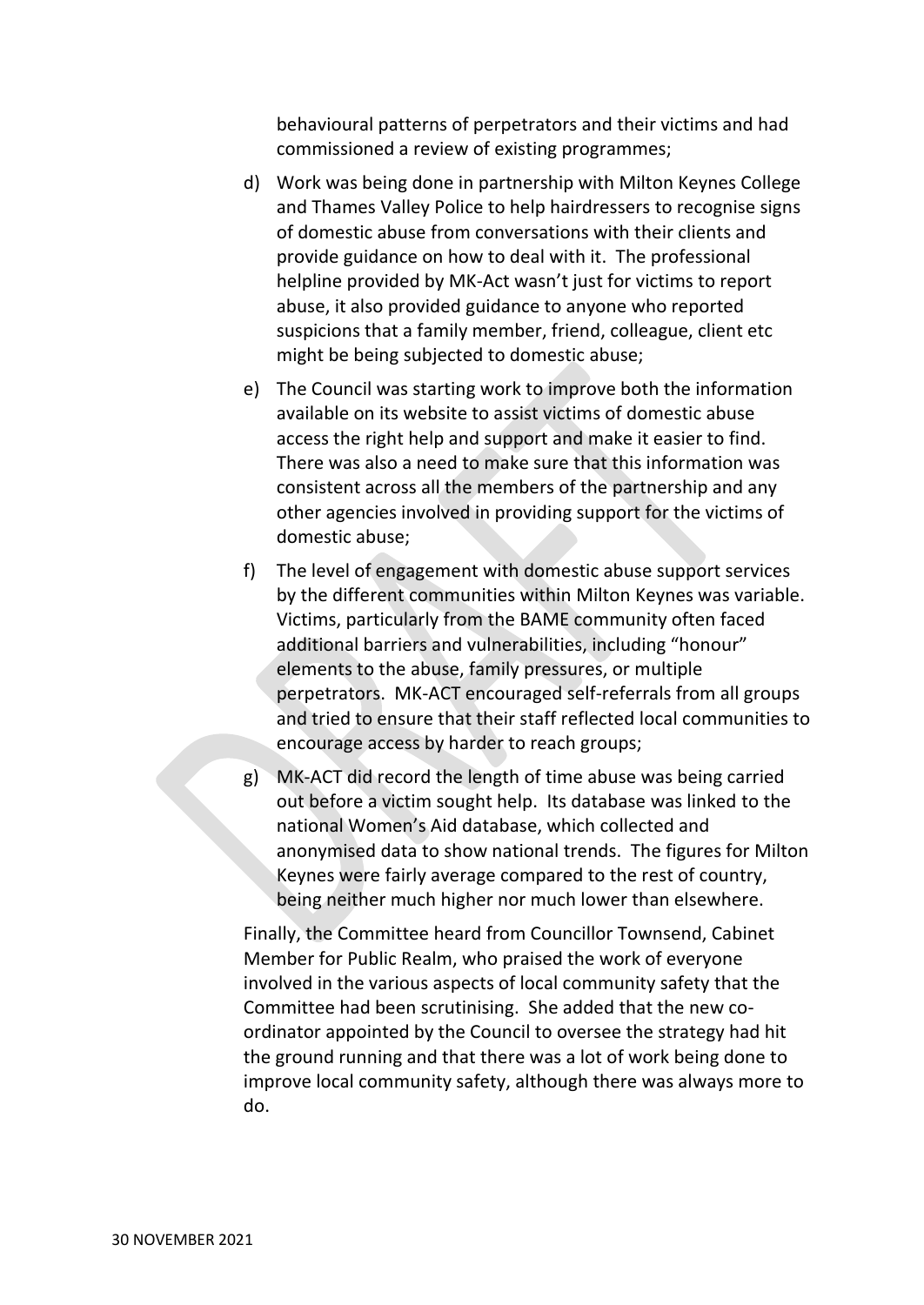### RESOLVED –

- 1. That the Chair of the Milton Keynes Domestic Abuse Partnership be thanked for his presentation and contribution to the Committee's scrutiny of this item.
- 2. That the Chief Executive of MK-ACT and the Council's Group Head of Commissioning also be thanked for their contributions to the Committee's scrutiny of this item.
- 3. That the Committee welcomes the close co-operation between the various partners involved in both developing the strategy and working together to ensure that it is being implemented properly to ensure the best possible outcomes for the victims of domestic abuse in Milton Keynes.
- 4. That the Committee welcomes the review of the on-line presence of Domestic Abuse support services to increase empowerment of victims by enabling them to access the help they need.

## **CH20 2021/22 WORK PROGRAMME**

The Committee considered the proposed agenda for the meeting scheduled for 2 March 2022. The Chair drew the Committee's attention to the list of items in the Work Programme which hadn't been allocated meeting time during 2021/2022 and asked it to consider whether it wished to carry them over to the 2022/23 cycle of meetings and to advise the Planning Group of any other items it wished to consider next year.

The Overview and Scrutiny Officer advised that she was discussing a possible site visit by the Committee to the YMCA's new campus.

## RESOLVED –

- 1. That the Committee notes the proposed items as discussed in the meeting for the meeting scheduled for 2 March 2022.
- 2. That members of the Committee are invited to suggest to the Planning Group (Chair, Vice-Chairs, Scrutiny Officer) any possible items for scrutiny during the 2022/23 cycle of meetings.

THE CHAIR CLOSED THE MEETING AT 21:09 PM

All the presentations referred to in this document can be found on the Council's Committee Management Information System (CMIS) at: [CMIS: Community and](https://milton-keynes.cmis.uk.com/milton-keynes/Calendar/tabid/70/ctl/ViewMeetingPublic/mid/397/Meeting/6858/Committee/1402/Default.aspx)  [Housing Scrutiny Committee -](https://milton-keynes.cmis.uk.com/milton-keynes/Calendar/tabid/70/ctl/ViewMeetingPublic/mid/397/Meeting/6858/Committee/1402/Default.aspx) 30 November 2021